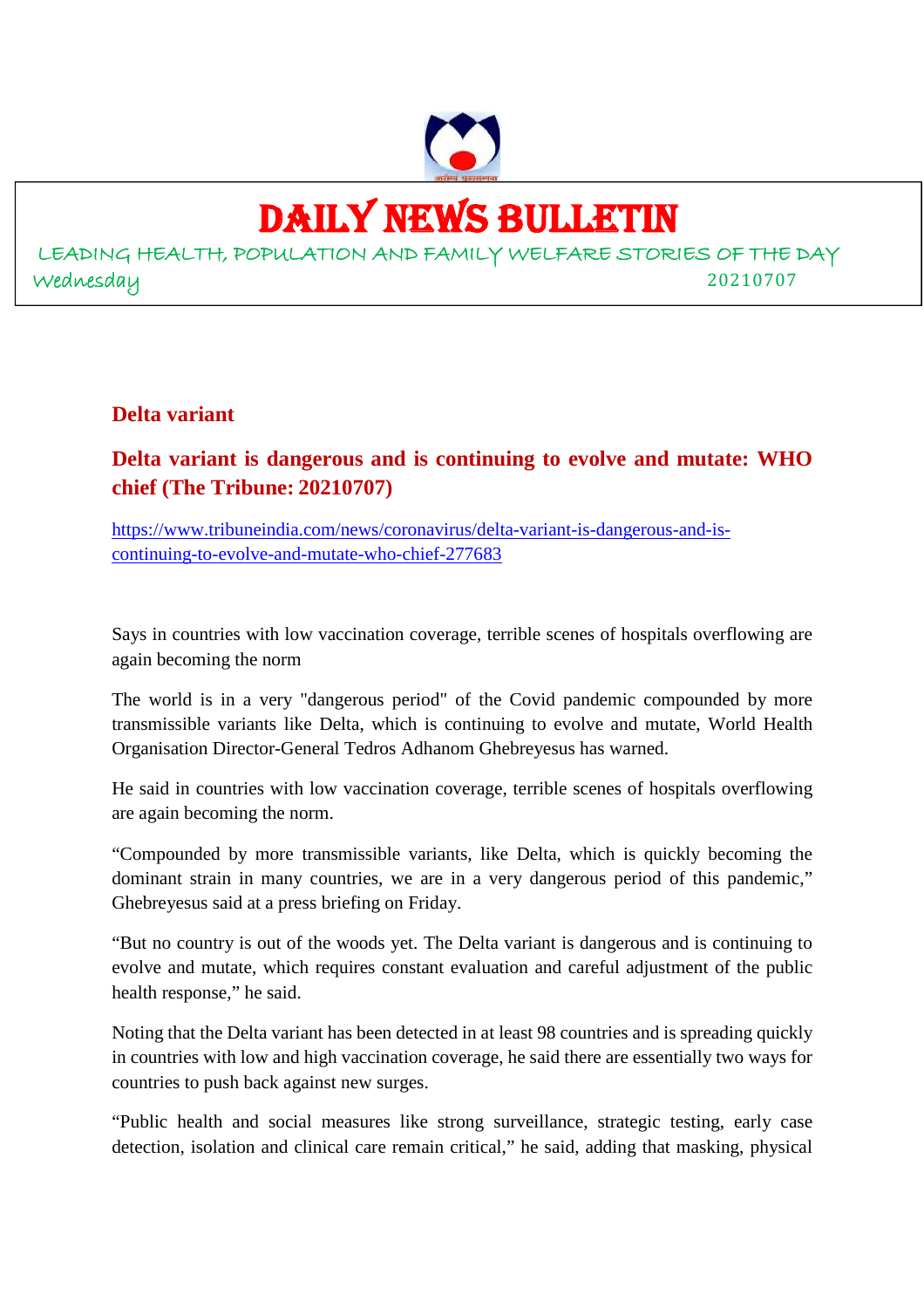distance, avoiding crowded places and keeping indoor areas well ventilated are the basis for the response.

Ghebreyesus underscored that the world must equitably share protective gear, oxygen, tests, treatments and vaccines and stressed that he has urged leaders across the world to work together to ensure that by this time next year, 70 per cent of all people in every country are vaccinated.

"This is the best way to slow the pandemic, save lives, drive a truly global economic recovery and along the way prevent further dangerous variants from getting the upper hand. By the end of this September, we're calling on leaders to vaccinate at least 10 per cent of people in all countries," he said.

As new manufacturing hubs – including for mRNA vaccines – are being developed, the WHO chief said this could be accelerated by companies openly sharing technology and know-how.

"In particular, I urge those companies – BioNTech, Pfizer and Moderna – to share their knowhow so that we can speed up the development of new production. The sooner we start building more vaccine hubs and upping global vaccine capacity, the sooner we can diminish deadly surges," he said.

The Delta variant, first detected in India, is now being reported in nearly 100 countries, which is "likely an underestimate" and the highly transmissible strain is expected to rapidly outcompete other variants and become dominant globally over the coming months, WHO had said this week. PTI

#### **Covid violations**

# **Govt warns against Covid violations by 'revenge travellers' (Hindustan Times: 20210707)**

https://epaper.hindustantimes.com/Home/ArticleView

A spurt in travel after lifting of Covid-19 restrictions — the government termed it "revenge travel" — has led to "frightening" scenes of overcrowding in hill stations that could lead to increased outbreaks of the infectious disease, the Union health ministry said on Tuesday.

At the ministry's briefing on the status of the Covid-19 situation, officials shared a series of images from tourists destinations and key cities to point out "gross violations" of Covidappropriate behaviour, saying that this could potentially nullify the progress made so far.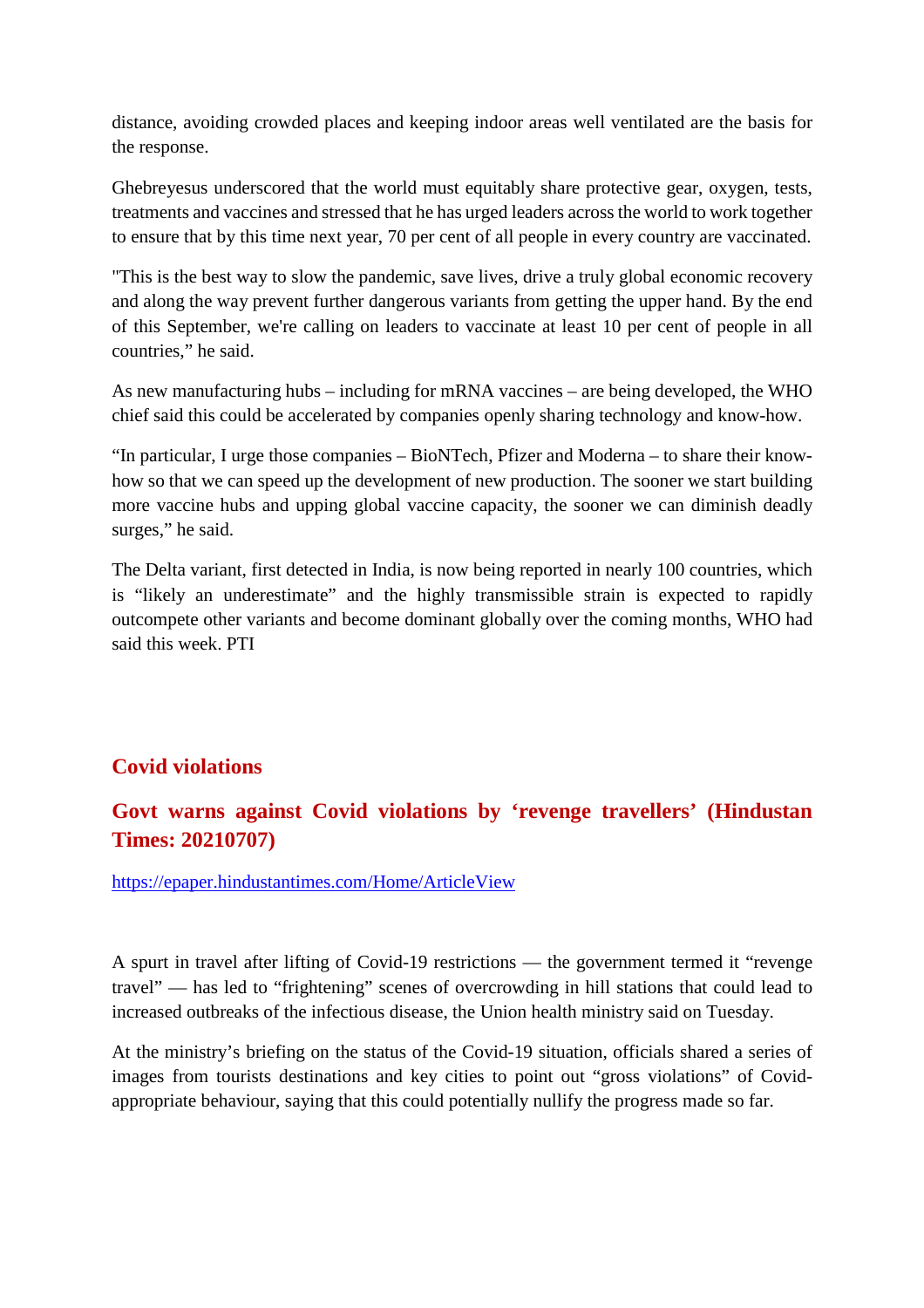"Covid-appropriate behaviour is absolutely essential; the pictures that we have seen today are frightening, and we have to be very careful, responsible and cautious," said Dr Balram Bhargava, director general, Indian Council of Medical Research.

Some of the places that were highlighted in the briefing were Manali and Shimla in Himachal Pradesh; Laxmi Nagar and Sadar Bazar in Delhi; Dadar market in Mumbai (Maharashtra); and Mussoorie in Uttarakhand.

"What we are seeing is called revenge travel after travel-related restrictions were relaxed. You can spot tourists without wearing a mask, not following physical distancing, and all these leniencies will create an environment that will nullify all gains made so far in managing the disease," said Lav Aggarwal, joint secretary, health ministry. P8

### **Covid-19**

**Grim milestone for Capital as Covid-19 toll crosses 25k markOver 13k deaths were registered in April and May; positivity rate now lowest since the pandemic began(Hindustan Times: 20210707)**

https://epaper.hindustantimes.com/Home/ArticleView



Over 25,000 people in the Capital have died of Covid-19 since the outbreak of the infection in March last year, showed government records, after the state added four fatalities to the city's toll on Tuesday.

The first Covid-19 death in Delhi was reported on March 13, 2020, when a 69-year-old woman succumbed to the viral infection.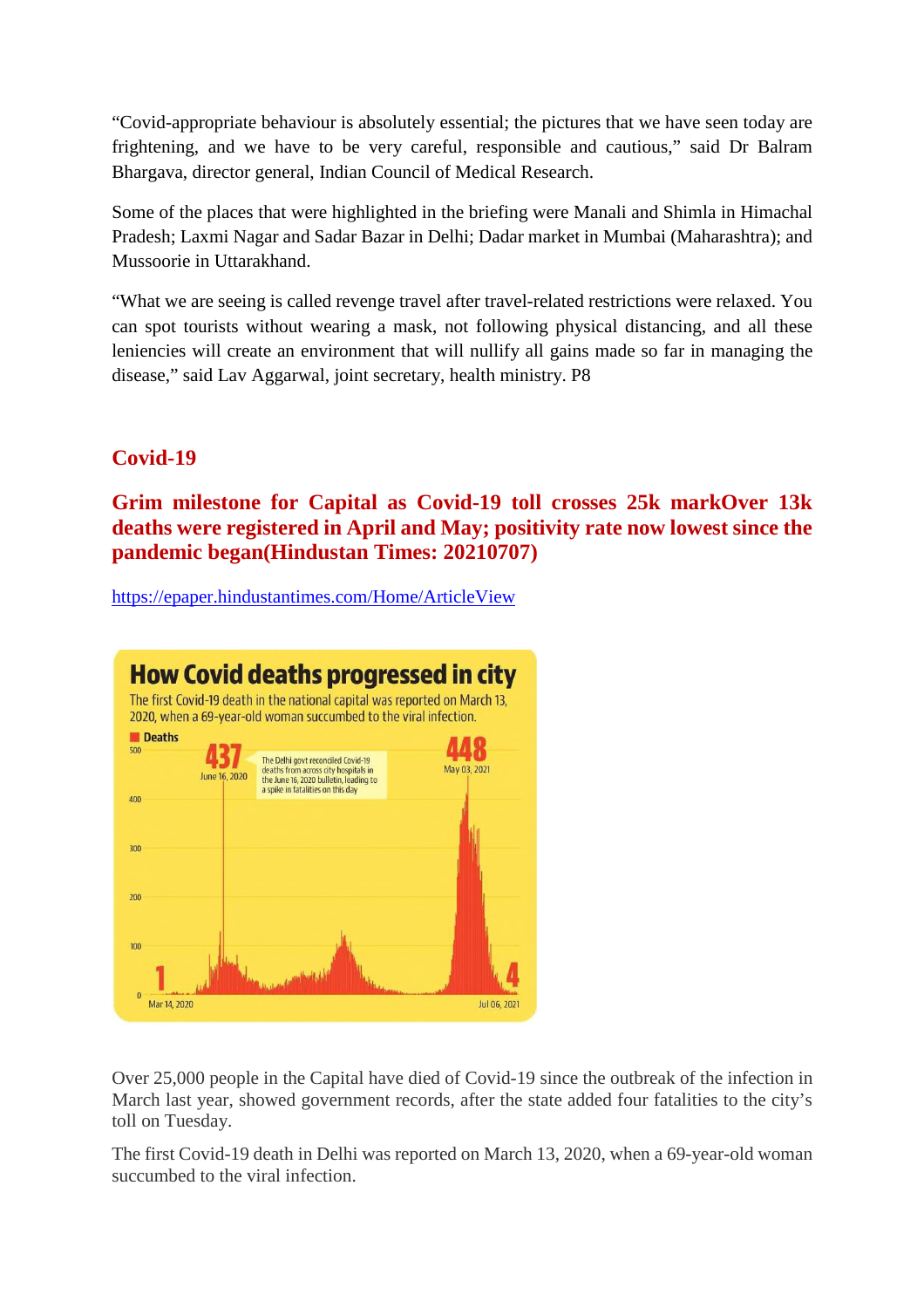Most of the 25,001 deaths in the city so far were recorded in just two months, between April and May, as a fourth wave of infections ravaged the city, and left health care infrastructure teetering on the brink of collapse.

At the height of the fourth wave, Delhi added an average of 25,294 cases a day in the seven days ending April 23. State government records show that 13,210 people died of Covid-19 in the city in April and May alone -- nearly 53% of Delhi's coronavirus disease deaths.

Delhi continued to add around 20,000 new cases each day till the first week of May, after which cases fell, on the back of a lockdown imposed in the Capital from April 19.

#### **FOURTH WAVE TOLL**

Deaths of the illness peaked between May 1 and 3, as Delhi recorded over 400 fatalities each day. In Delhi, on May 3 alone, 448 died of the illness. In comparison, 131 people died of Covid-19 at the height of the third wave of infections on November 18.

Delhi saw over 100 Covid-19 deaths on only 11 days before the fourth wave struck the city, but crossed the 100 deaths mark on 47 different days during the wave, showed government data.

Even as the fourth wave ebbed from the second week of May, Delhi continued to add an average of 101 Covid-19 deaths a day till the seven days ending June 2 owing to the two-week infections to deaths lag.

So far, 1.74% of those who contracted the infection in Delhi have died, slightly higher than the national average of 1.3%, according to government data.

#### **BOUNCING BACK**

The city, which has bounced back from the brutal fourth wave, added only 79 fresh infections on Tuesday, with just 0.11% of those sampled testing positive. Over the past week, Delhi has added an average of 85 new cases every day, and the positivity rate has been around the 0.1% mark - the lowest since the pandemic struck last year.

Experts said a fifth wave in Delhi was unlikely for "at least six months".

"Delta variant was so infectious that a high proportion of people in Delhi have been exposed, protecting them from infection for 6-10 months. We're also increasing vaccination; more people will get immunity," said Dr Puneet Mishra, professor of community medicine at AIIMS.

Dr Anurag Agarwal, director, Institute of Genomics and Integrative Biology, had previously said: "For a fifth wave of cases, we need a variant significantly different from the Delta variant, which will take time, or a significant drop in population-level immunity, which will also take time. There could be some ups and downs over the next few weeks but a fifth wave is unlikely for some time."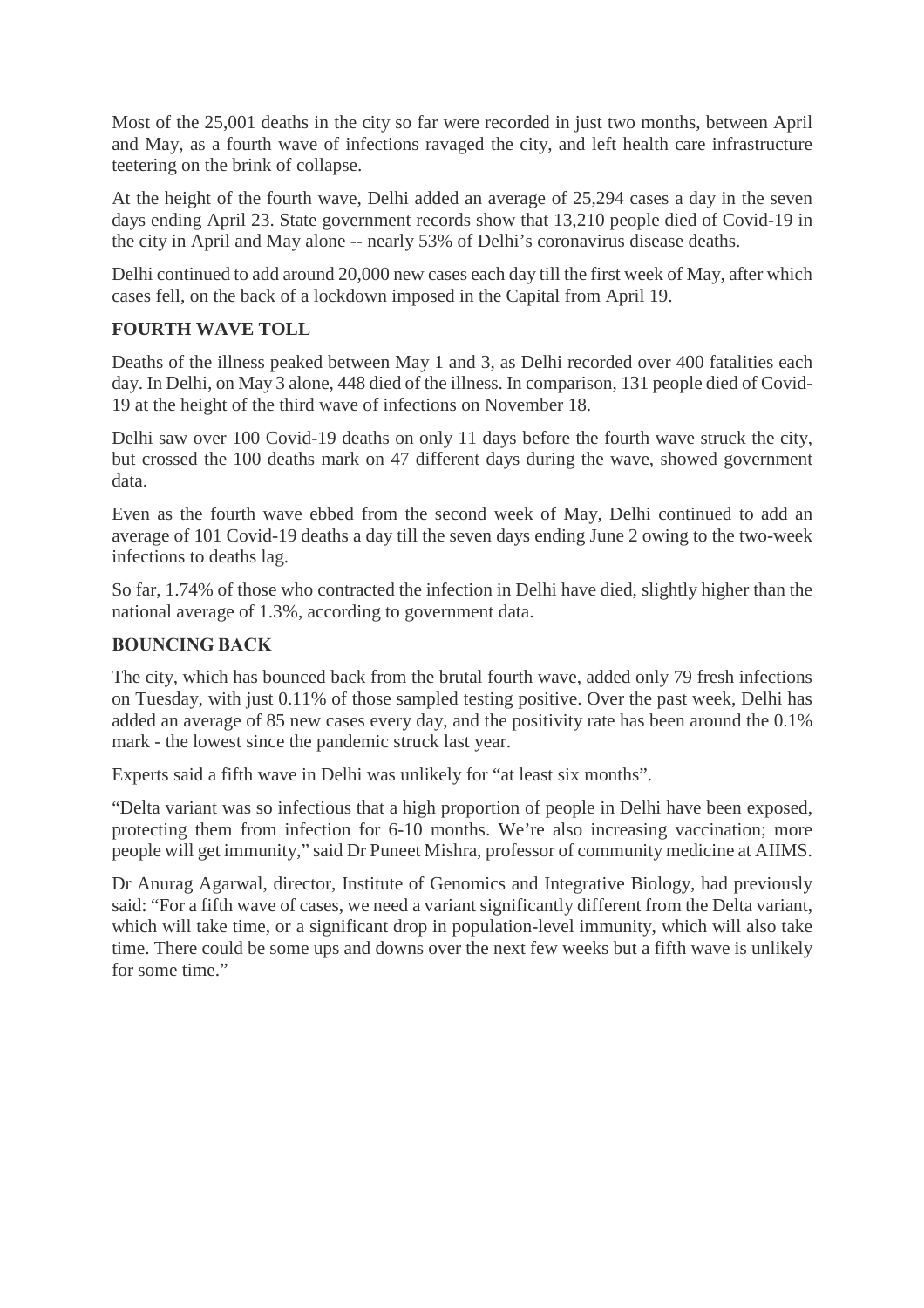#### **Vaccine**

#### **Odisha fears vaccine stock-out for a week (The Hindu: 20210707)**

https://www.thehindu.com/news/national/other-states/odisha-fears-vaccine-stock-out-for-aweek/article35169049.ece

The Odisha government on Tuesday urged the Centre to make COVID-19 doses available immediately to the State as it would have no stock of vaccine left for a

#### **Coronavirus live updates**

### **Coronavirus live updates | '80% new cases from 90 districts'(The Hindu: 20210707)**

https://www.thehindu.com/news/national/coronavirus-live-july-6-2021 updates/article35161154.ece

From June 21 to 30, 5.57 million daily doses were administered on average. However, to vaccinate all adults by December 31, 8.39 million doses need to be administered daily on average from now on.

After the introduction of the new COVID-19 vaccine policy, the inoculation rate has increased significantly in India. From June 21 to 30, 5.57 million doses were

#### **Mental health institutions**

## **Ensure patients in mental health institutions are tested, vaccinated: Supreme Court (The Hindu: 20210707)**

https://www.thehindu.com/news/national/ensure-patients-in-mental-health-institutions-aretested-vaccinated-supreme-court/article35181694.ece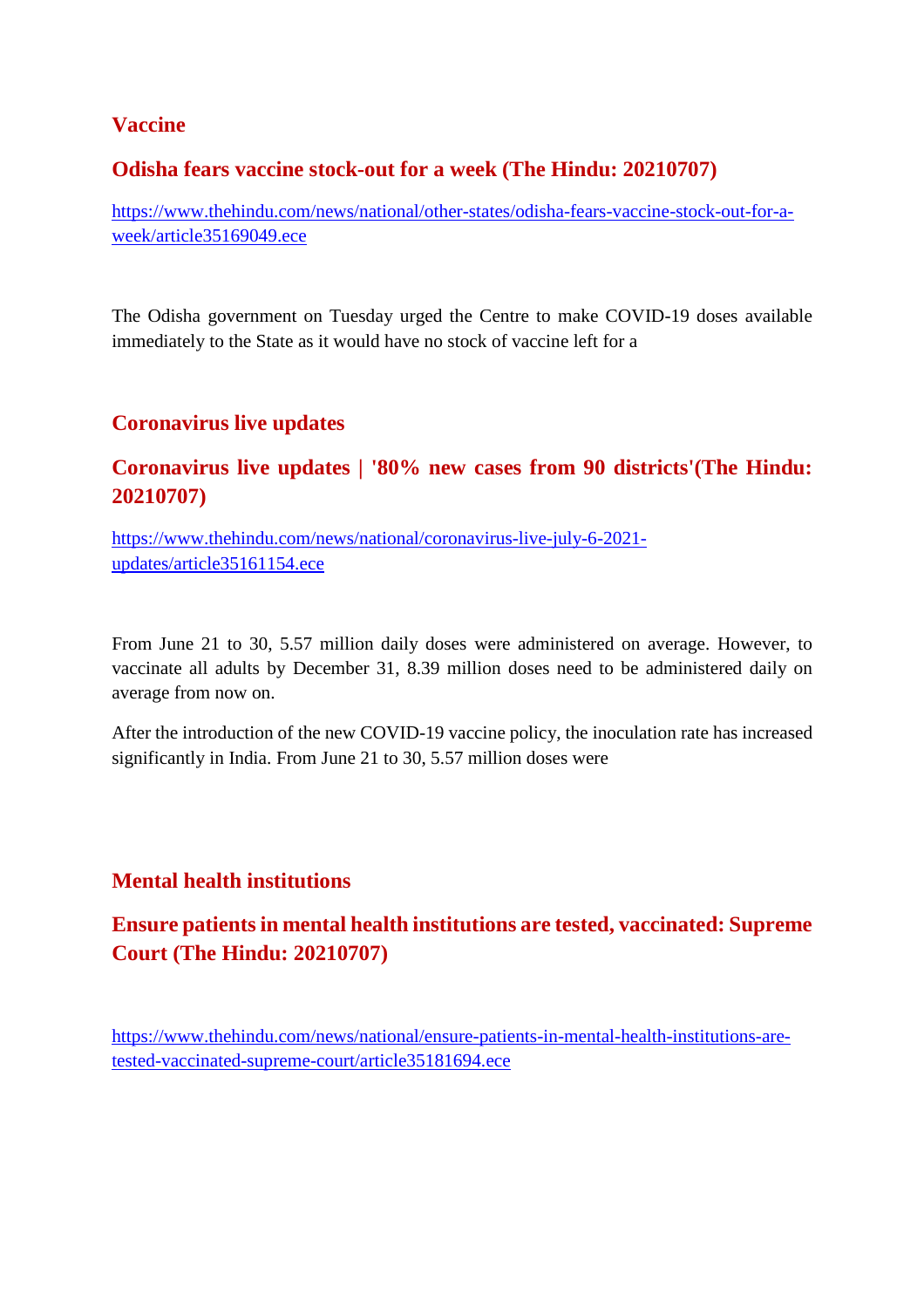Bench objects to practice of Maharashtra to shift them to beggar homes

The Supreme Court on Tuesday asked the government to ensure that patients in mental health institutions are tested for COVID-19 and vaccinated.

### **Post-pandemic**

# **India will emerge stronger post-pandemic: Jaishankar(The Hindu: 20210707)**

https://www.thehindu.com/news/national/india-will-emerge-stronger-post-pandemicjaishankar/article35181607.ece

External Affairs Minister defends farm laws, points to economic recovery

India will experience a fast economic recovery following the second wave of COVID-19 and emerge as a "friendlier business destination", External Affairs Minister S. Jaishankar said on Tuesday.

## **Delhi govt. relief scheme for COVID victims' kin launched**

## **Delhi govt. relief scheme for COVID victims' kin launched (The Hindu: 20210707)**

Families can either register on portal or 'empathetic' Delhi govt. representative will visit their homes

https://www.thehindu.com/news/cities/Delhi/delhi-govt-relief-scheme-for-covid-victims-kinlaunched/article35180974.ece

Chief Minister Arvind Kejriwal on Tuesday urged government officials appointed as surveyors to establish a relationship with families who had lost near and dear ones to COVID-19 in the process of providing financial relief to them.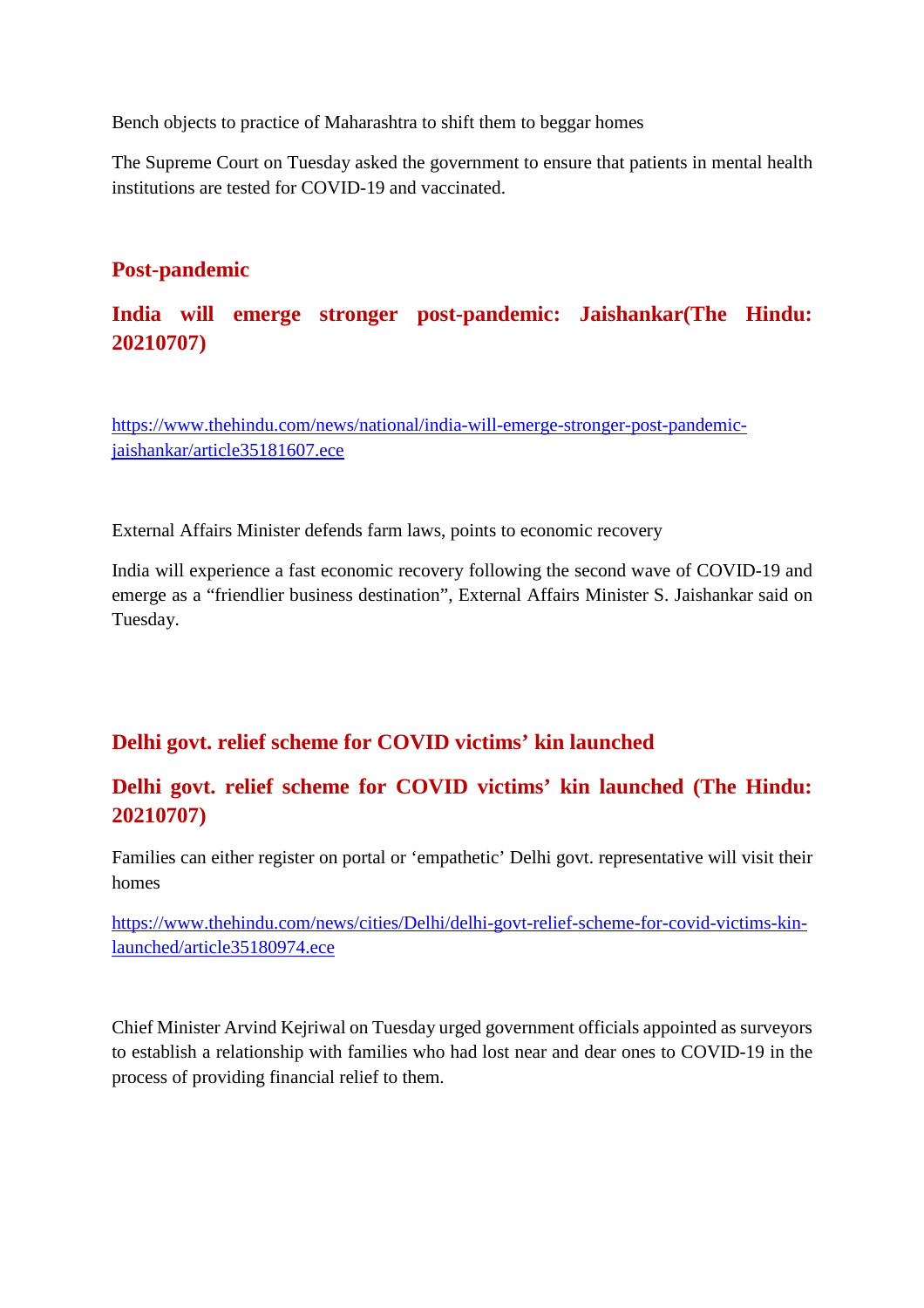## **Menstrual health**

# **Menstrual health is a matter of human rights (The Indian Express: 20210707)**

#### https://indianexpress.com/article/opinion/menstrual-health-is-a-matter-of-human-rights-7391784/

Community-based approach that sensitise both men and women is the need of the hour rather than strategies that focus exclusively on providing sanitary pads

Anahita Khanna Foundation distributed sanitary pads to underprivileged women on World Menstrual Hygiene Day. (Express Archive)

Written by Suryaprabha Sadasivan and Bhavya Sharma

One of the most glaring but under-prioritised gender-related issues is menstrual health, which unfortunately gets compartmentalised as a women's problem instead of getting noticed as a public health challenge and a barrier to nation-building. According to the National Family Health Survey (NFHS-4) 2015-16, India has over 355 million menstruating women. However, only 36 per cent of women were reported as using sanitary napkins, locally or commercially produced. The percentage of women using menstrual products did improve significantly across the country, especially in Daman and Diu and Dadra and Nagar Haveli, West Bengal and Bihar, as estimated in the first phase of the recently released NFHS-5. Despite this, menstrual health remains a low-priority issue in India marred with taboos, shame, misinformation, and poor access to sanitation facilities and menstrual products.

Societal restrictions during menstruation violate women's right to health, equality and privacy. Several anecdotes reveal that women and girls are kept in isolation, not allowed to enter religious places or kitchens, play outside or even go to schools during menstruation. A survey conducted under the Integrated Child Development Services (ICDS) scheme by the Ministry of Women and Child Development (MoWCD) in 2018-19 reported that more than one-fourth of total girls enrolled in class VI-VIII drop out of school as soon as they hit puberty. The experience of menstruation for young girls is even more difficult due to inconsistent access to education on menstrual health and puberty. They are dependent on their mothers, grandmothers or women teachers for information and support to access menstrual products — these often come laden with views based on societal constructs and belief systems.

Many employers see menstruating women as a problem as they associate periods with inefficiency in work and reduced participation in the workforce. There are anecdotal examples of corporate workplaces showing insensitivity towards menstruating women fearing loss of productivity.

In the last decade, several schemes, including the Menstrual Hygiene Scheme (2011) and the Rashtriya Kishor Swasthya Karyakram (in 2014), have been launched to promote menstrual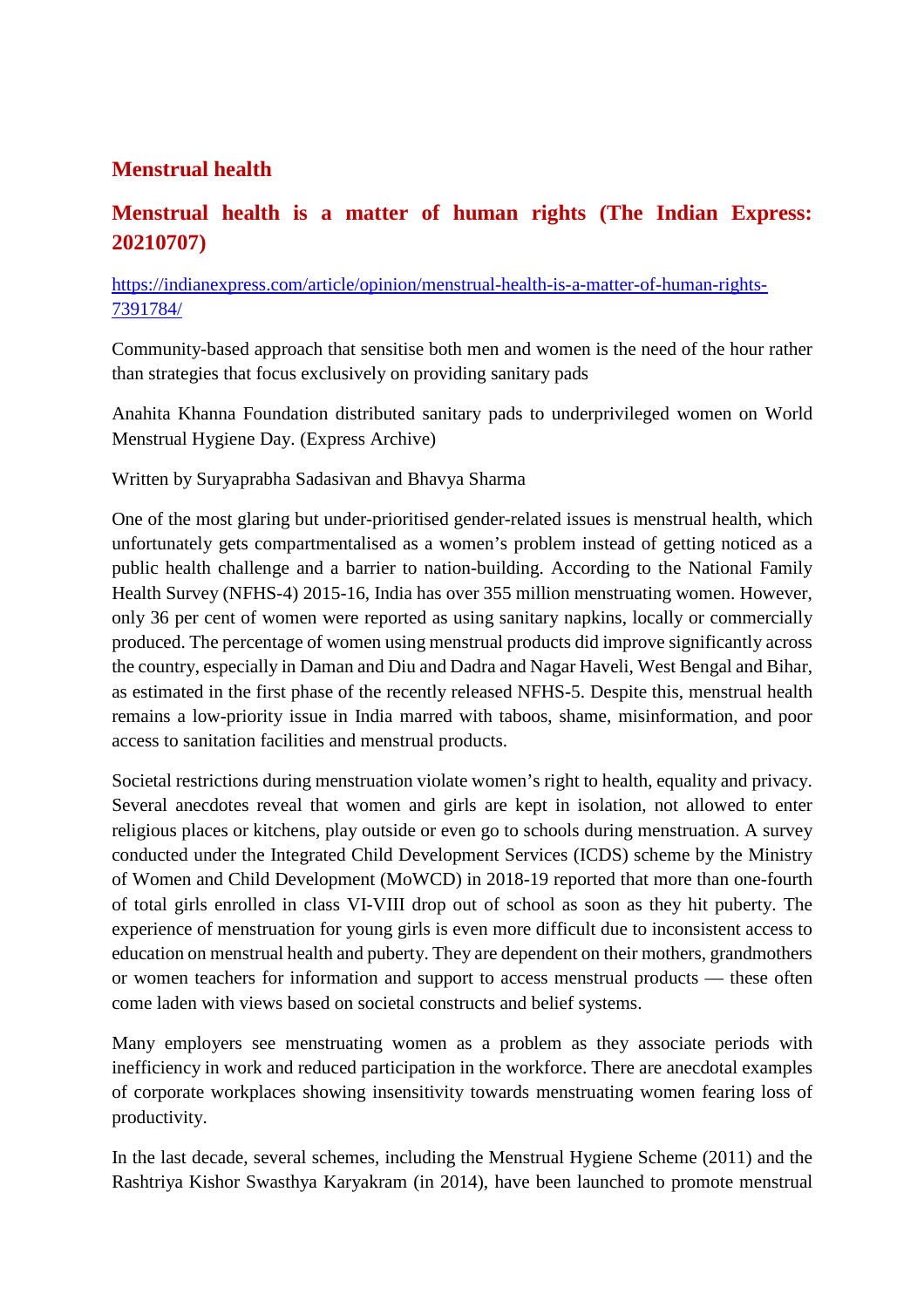hygiene amongst adolescent girls in the age group of 10 to 19. Through the Suvidha initiative, the government distributed more than 5 crore brand sanitary pads at Re 1 from 6,000 Jan Aushadhi Kendras. Apart from central government schemes, state governments have also implemented programmes to distribute sanitary pads in schools in Rajasthan, Uttar Pradesh, Odisha, Maharashtra, Chhattisgarh, Andhra Pradesh, and Kerala. The Bihar government provides Rs 300 under the Kishori Swasthya Yojana to adolescent girls to buy sanitary pads. A major drawback in these programmes is that out-of-school girls remain left out of the system.

There is another question: How viable are programmes that focus solely on access to sanitary pads? Access to sanitary pads is, no doubt, important. But without committed efforts to educate both women and men on menstrual health management and its public health and socioeconomic consequences, on ground transformation is likely to be low.

The need of the hour is to focus on a strategy that converges key departments in the government — health, education, women and child development and rural development among others and improves accountability towards issues related to menstrual health management. The way forward lies in a community-based approach in which local influencers and decision-makers are sensitised to champion the issue and behavioural change campaigns targeted at both men and women are deployed to dispel myths and misconceptions. There is also a huge opportunity to create public-private collaborations to drive such campaigns and increase access to affordable menstrual hygiene products for rural and semi-urban regions. This could be done through the installation of sanitary pad vending machines at key public places, workplaces, schools, and colleges, as well as Anganwadi centres or childcare centres for rural areas.

#### **Food and Nutrition**

## **Here's why you should start your day with a bowl of sprouts ( The Indian Express:20210707)**

"If you feel too bloated after eating sprouts, steam well and add boiled potato and ghee for better digestion," said nutritionist Lovneet Batra.

https://indianexpress.com/article/lifestyle/health/weight-loss-mantra-sprouts-breakfastprotein-benefits-7391708/

sprouts for weight loss, lovneet batra, sprouts benefits, protein breakfast options, indianexpress.com, why should we have protein, sprouts morning breakfast,Sprouts are perfect to get you started for the day. (Source: Getty Images/Thinkstock)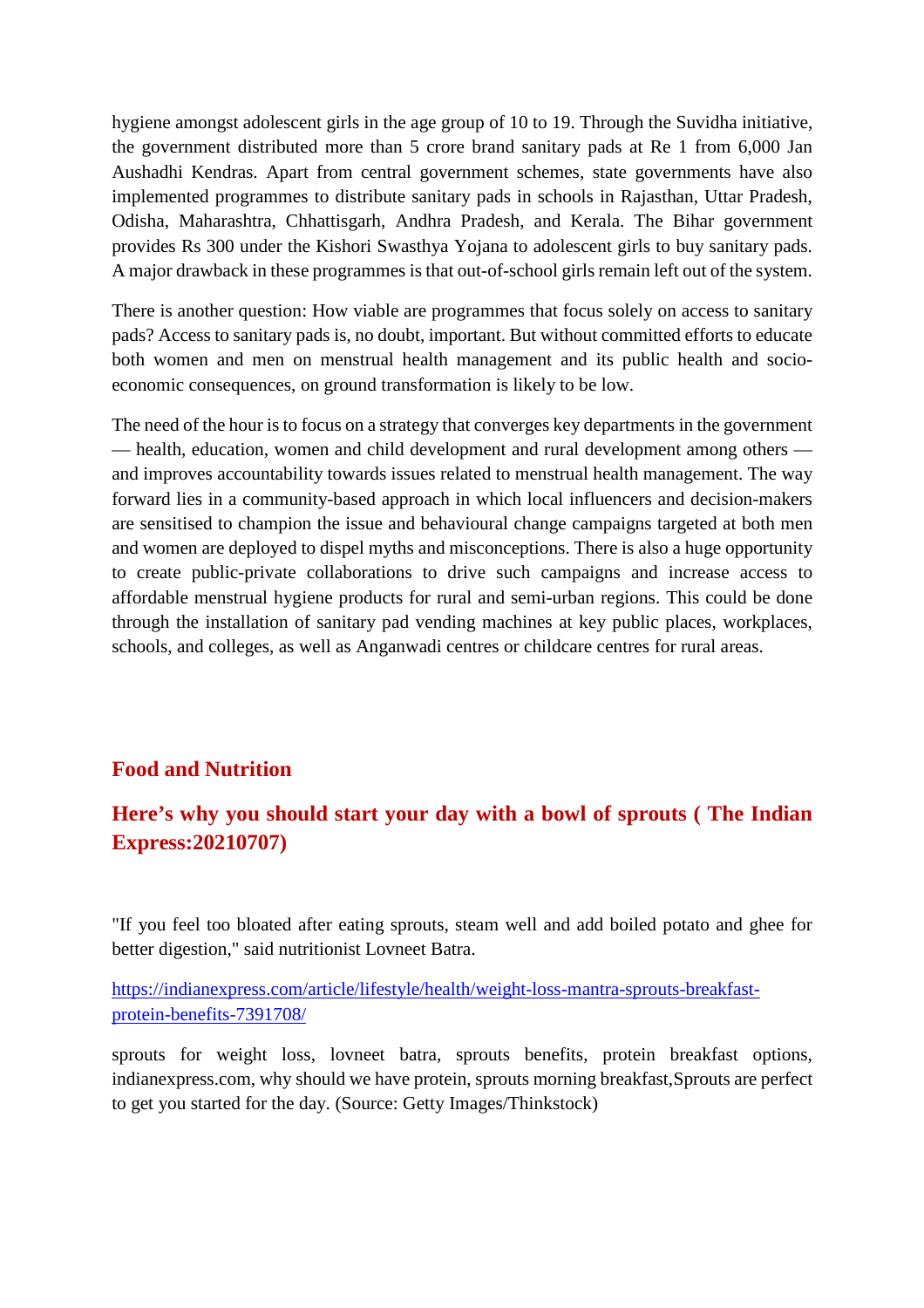How you start your day and what you eat in the morning matters as it also impacts how you may feel throughout the day. Also, your fitness goals are incomplete if not accompanied by a proper diet.

So, to ensure you have the best start to your day and also meet your fitness goals, try having a high-protein breakfast, mentioned nutritionist Lovneet Batra.

"A high protein breakfast has been shown to benefit muscle health and support weight loss by increasing muscle mass, energy expenditure (calories burned), satiety hormones, glucose regulation and by decreasing the desire to snack at night," she said.

But, why sprouts?

According to Batra, the sprouting process increases nutrient levels, making sprouts richer in protein, folate, magnesium, phosphorus, manganese, and vitamins C and K than un-sprouted plants.

She shared, "For the longest time, I didn't like eating sprouts but then I found some interesting ways to add it to my meals, sprouts cheela or tikki; but now I simply love this super energising breakfast."

Here's why sprouts are a must-have

\*Consumption of sprouts ensures a better immune system. With high levels of vitamin C content, sprouts make for powerful stimulants for the white blood cells in the body which are responsible for fighting off diseases and infections, ultimately helping strengthen your immune system. The presence of vitamin A in abundance also helps build the immune system with all the antioxidants they offer.

\*It's important to remember that what you put in your body is what your skin reflects. With sprouts, you're eating healthy and putting in a lot of much-needed nutrients to make your skin glow.

\*Sprouts also help you digest your foods more easily. Sprouting appears to specifically increase the amount of insoluble fibre, a type of fibre that helps form stool and move it through the gut, reducing the likelihood of constipation. It's best for the gut health as well, she advised.

"If you feel too bloated after eating sprouts, steam well and add boiled potato and ghee for better digestion," said Batra.